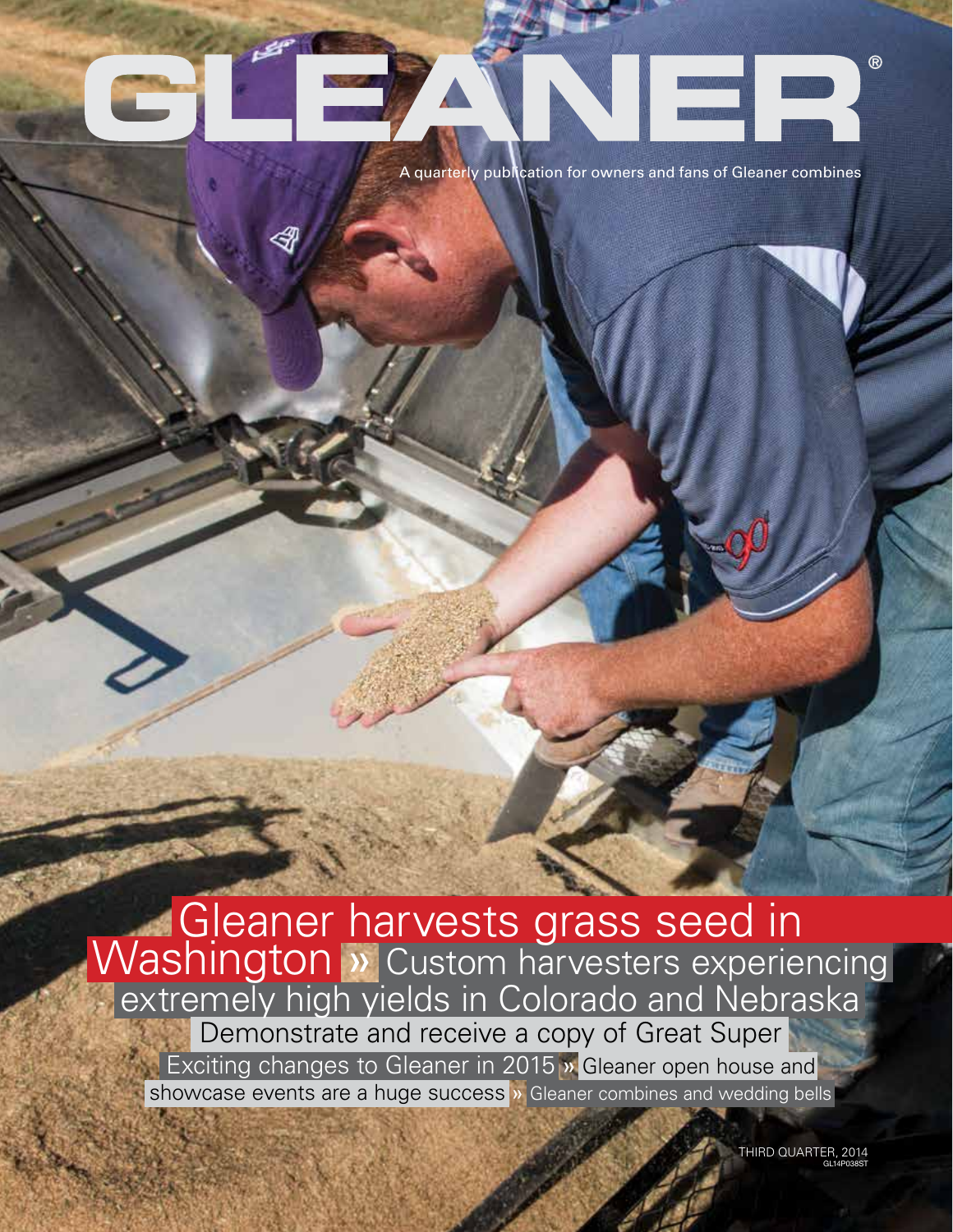

### Gleaner harvests grass seed in Washington

Over the last several years, Gleaner S7 Super Series combines, and now the S8 Super Series machines, have been harvesting crops all over North America, in all kinds of conditions, and from the flatlands of the Midwest , to the steep hillsides of the Pacific Northwest. Gleaner combines have developed an incredible reputation for grain quality and low loss levels, whether it is in traditional crops like corn, soybeans and wheat, or in non-traditional crops like edible beans, chick peas, canola and millet.

On July 7<sup>th</sup>, we decided to take on a non-traditional crop that is one of the most difficult and finicky crops to harvest–grass seed. This required us to travel to the great Northwest and to Othello, Washington, where they not only grow white wheat that is shipped to Pacific Rim countries, but grass seed as well.

In fact, the Pacific Northwest is the grass seed capital of the world. 93% of all the cool grass seed varieties that are utilized in parks, ball stadiums, and your front lawn are grown in the Pacific Northwest. There is 520,000 acres of grass seed alone in Oregon, 60,000 acres in the Columbia Basin of Washington and about 40,000 acres in the Nez Perce and Lewiston, Idaho area. These acres have dramatically decreased over the last 10-15 years due to outlawed and restricted burning of



straw in Oregon, Washington and Idaho.

Currently, there only about 200 combines that are harvesting grass seed in this entire region. Companies like John Deere and Case IH have struggled to harvest the very light seed and get it clean while avoiding loss out the back. Ideally you would like to achieve the lowest dockage for cleaning, a high bushel weight, and a very low loss level. The difficulty is that the seed is so light, and can easily be lost out the back of the machine with too much air from the cleaning shoe fan. It is one of the rare instances in harvesting, where you virtually utilize no air from the cleaning system due to the extremely light seed, and just try to manage the shoe load distribution with minimal loss and try to achieve as clean a sample as possible. It is certainly not for the weak of heart.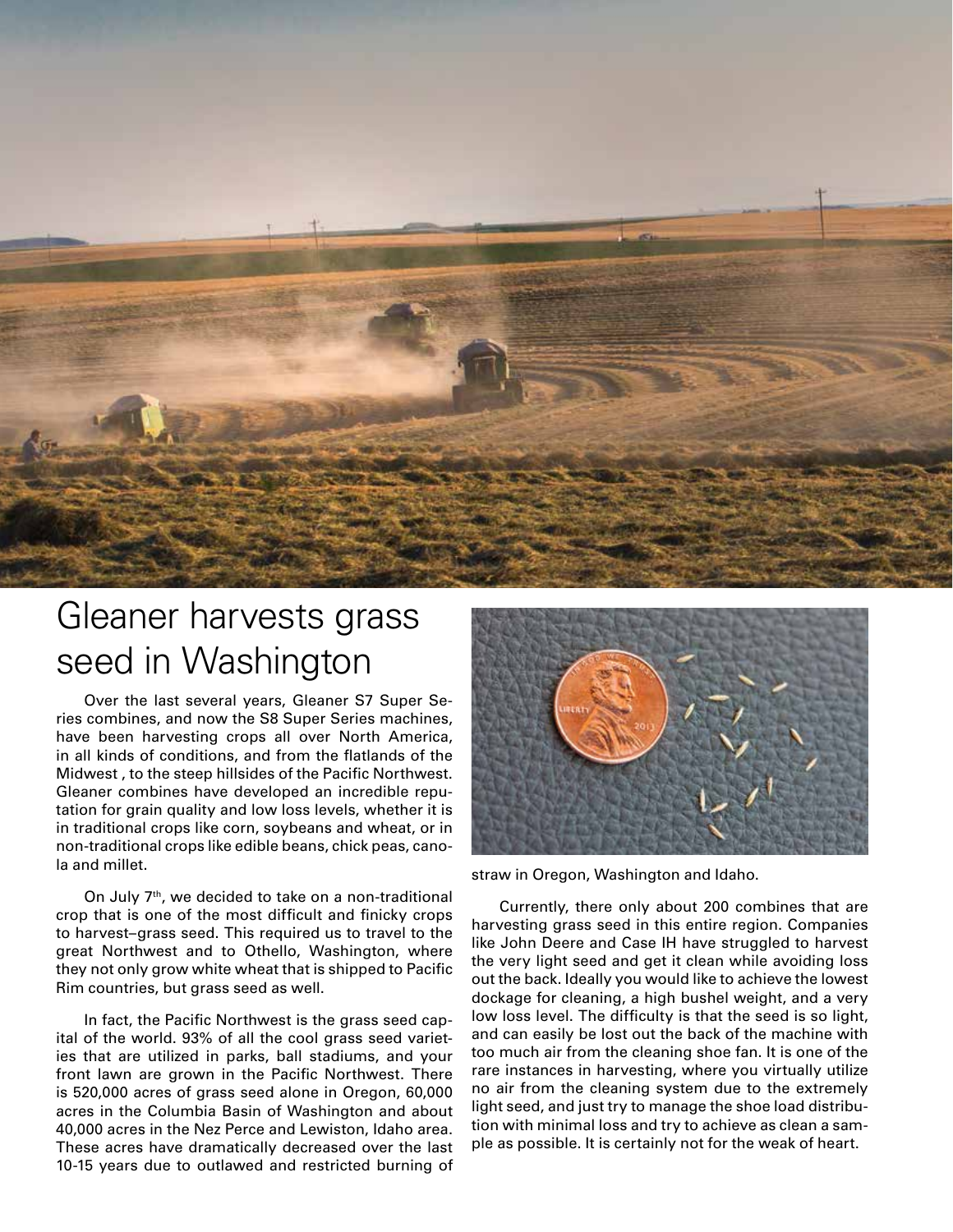

We were invited to visit Walter Implement in Odessa, Washington, and setup a new stock 2013 S77 Super Series combine to harvest in Kentucky Blue grass in Othello, Washington. Gleaner field test engineer, Bob Honas and project engineer, Craig May were there to help establish standard procedures and settings for the Gleaner Super Series, so current and future owners can adjust their combines to perform well in the various Blue Grass and other grass seed varieties.

Two years ago, we spent a few days with Farm Equipment Headquarters in Pendleton, Oregon in Kentucky Blue grass seed, and we used that knowledge to build on, in promoting our combines as a better solution to the current axial platforms as well as some conventional machines that have been imported from Europe.

The Tritura™ rotor was in a standard factory configuration with 4 reverse bars (3 short and one long reverse bar). Other changes to the processor were the right hand covers above the distribution augers were removed and re-installed on the left side to smooth out shoe distribution. A separator blanking kit (#700961967) from parts, was installed on the separator side of the processor to even out the shoe distribution. A hard plastic cover was installed over the entire leaf screen to completely shut off the air flow from underneath. The small seeds kit (#700959206G) was installed as well. We were running our rotor speed at 400 rpm, concave clearance was adjusted between 0 and 1, and the air was set between 0 and 1, depending on the variety and conditions. We

were running a 13' MacDon P7 grass seed pick up header to pick up the swaths that had been laying down for over a week.

On the second day, we were running with (3) Case IH 8120 and 8230 combines at Friehe Farms in Moses Lake, Washington. Romero, the farm manager checked our loss level and grain sample quality on the Gleaner S77 combine and said it was not only acceptable, but it was *too* clean.

Every time the machines switched fields and varieties, they require a full machine cleanout at the farm staging area. With the Gleaner S77 combine, the cleanout time took substantially less than JD and CIH combines

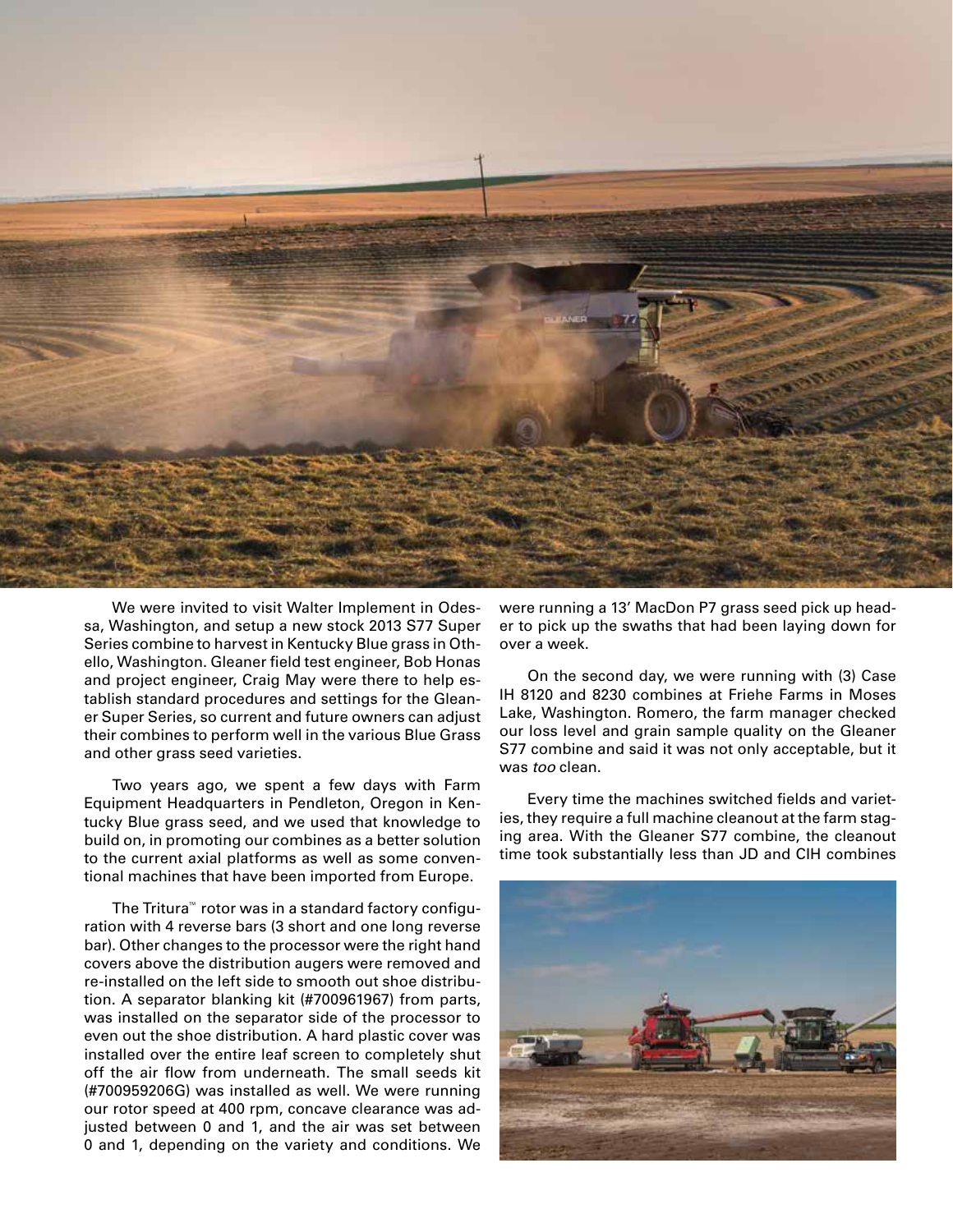

due to the large cleanouts on the grain bin and clean grain and tailings elevators, an appreciated feature.

On the third day, we moved to the Kevin Lyle and Chris Lyle Farm near Othello, Washington. Several John Deere owners and prospects drove from as far away as Craigmont, Idaho to attend the field day.

David Johnson, Columbia Basin Manager for Jacklin Seed, a division of JR Simplot, came to the field and monitored loss checks and grain quality.



To provide an incentive for growers to do the best job of cleaning, Jacklin Seed grades the crop out of the machine based on the following:

For common varieties of grass seed, the farmer is charged 10¢ a bushel at 75% clean, an additional 2¢ a bushel is charged if it is only 65% clean, an additional 2¢ at 55% clean, and at 50% or lower an additional 2¢, for a total maximum of 16¢ per bushel that can be assessed for a 50% cleanout grade sample or lower.

For a proprietary or niche variety of grass seed such as the Kentucky Bluegrass we were harvesting, the expectations for grain cleanliness are higher, and the assessment charge for cleanout is higher. At 75% or cleaner the farmer is charged 18¢ a bushel. At 65% cleanout, an additional 2¢ is charged, at 55% or lower and additional 2¢ is charged, for a maximum of 22¢ per bushel assessment on these varieties.

We were running in the same field as several John Deere 9770 STS combines in a Kentucky Bluegrass variety called Liberator.

We bagged several samples from each machine during the course of the day. The samples would be taken to the Jacklin Seed processing plant later that afternoon to evaluate and grade for grain cleanliness,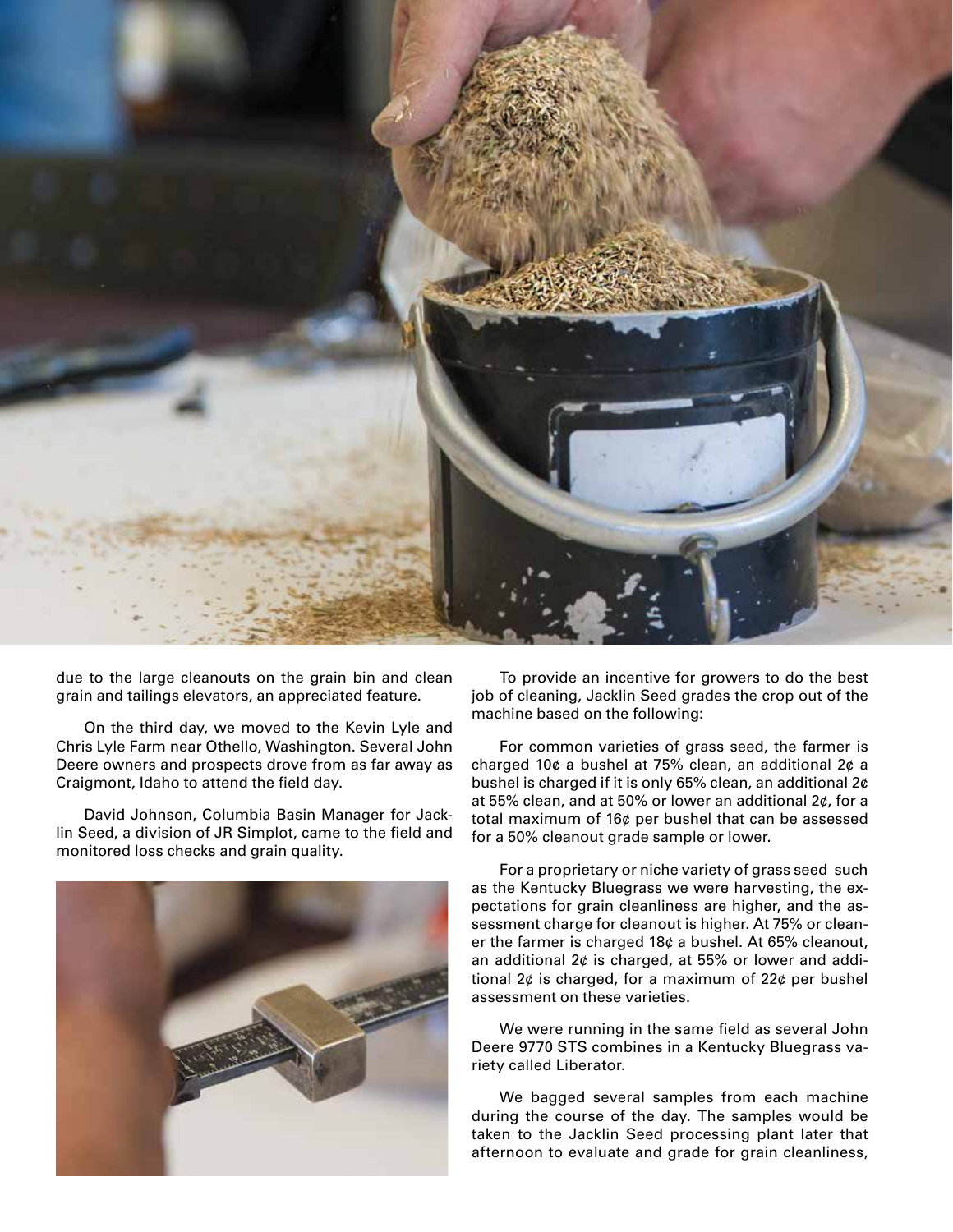



cleanout percentage and bushel weight, which is what the grower would be paid on.

For comparison we used the 4:00 p.m. bag samples for both the John Deere and Gleaner evaluation combines, which would provide the best sample because the conditions were hot and dry to achieve the best results.

The John Deere 9770 STS combine came in with a clean out of 60-65% and a bushel weight of 15. The

dockage for cleanout was 18¢ plus 2¢, or 20¢ a bushel coming from machines that were set and operated by experienced grass seed machine operators.

Next the Gleaner S77 sample was evaluated and the cleanout was the same–60-65%. They reported the sample was extremely clean, and had a bushel weight of 15.

We were told by Dave Johnson of Jacklin Seed that due to our inexperience, even though our bushel weight was the same as the John Deere, had we left our air setting at 1 instead of 0, our bushel weight would have come in at 16 instead of 15. David Johnson was impressed with the Gleaner's sample and bushel weight, considering this was a new machine.

These several days of harvesting grass seed opened the eyes of a lot of growers in Washington, Idaho and Oregon who attended the field day, as well as Jacklin Seed. We proved that our grain sample was better than both the John Deere and Case IH machines.

"Gleaner could be the combine of choice with some dealers promoting it in the Northwest" was the comment from one of the demo attendees. Thank you to the Walter Implement personnel for helping to set this event up, and supporting us on a most enjoyable week in the Northwest! ◗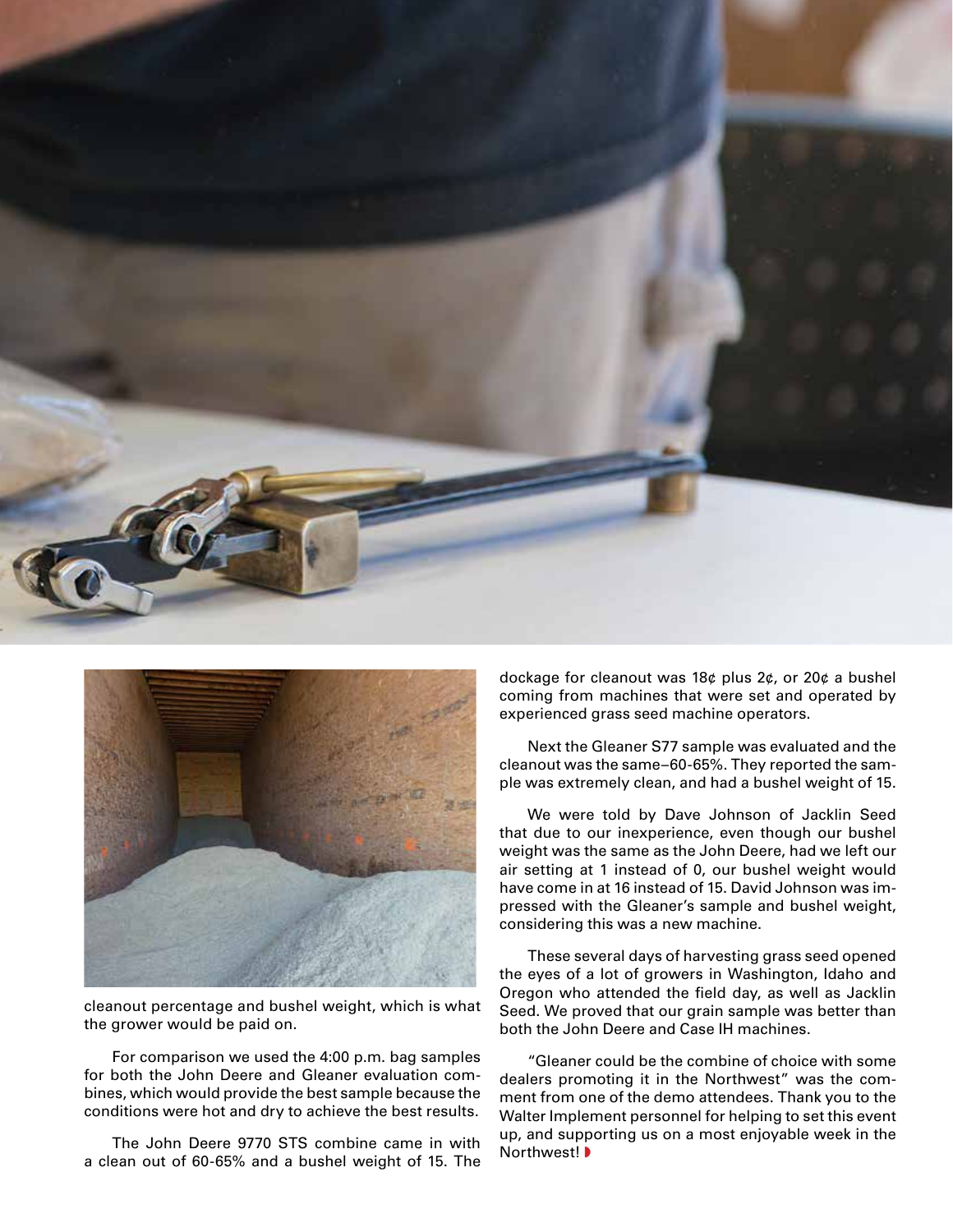

### Custom harvesters experiencing extremely high yields in Colorado and Nebraska

Custom harvesters are experiencing some incredible yields and test weights as they harvest wheat in Colorado and Nebraska this year as they move to South Dakota. Gossen Harvesting who operates (7) Gleaner S78 combines, has been harvesting in the Wray, Colorado area and encountering crop yields as high as 100 bushel to the acre and heavy straw. Preston Gapinski, a combine operator for Kulhanek Harvesting, has been harvesting near Grant, Nebraska and shared with me a photo of his work screen on his C2100 terminal (right) in the cab of one of (3) Gleaner S78 combines they operate. The current yield at that time, was 79.0 bushels per acre and the average yield was 70.3 bushels to the acre with moisture at 14.4%. The S78 combines feature the 9.8L 7-cylinder engine rated at 375 hp. and a power bulge of 451 hp.

The harvesting rate was at 1,139 bushels per hour with a peak at 1,235 bushels per hour even though the engine load was 74% and the fuel consumption was at 12.4 gallons per hour. In the areas where he was experiencing 70 bushels per acre, the fuel consumption dropped to as low as 10.6 gallons per hour.

Brian Pherson of Pherson Harvesting encounted similar conditions in the same area with yields hitting 80+ bushels per acre and test weights at 64 lbs. per bushel. These kinds of averages will be seen as these harvesters head further north into South Dakota and North Dakota. This certainly helps to offset some of the

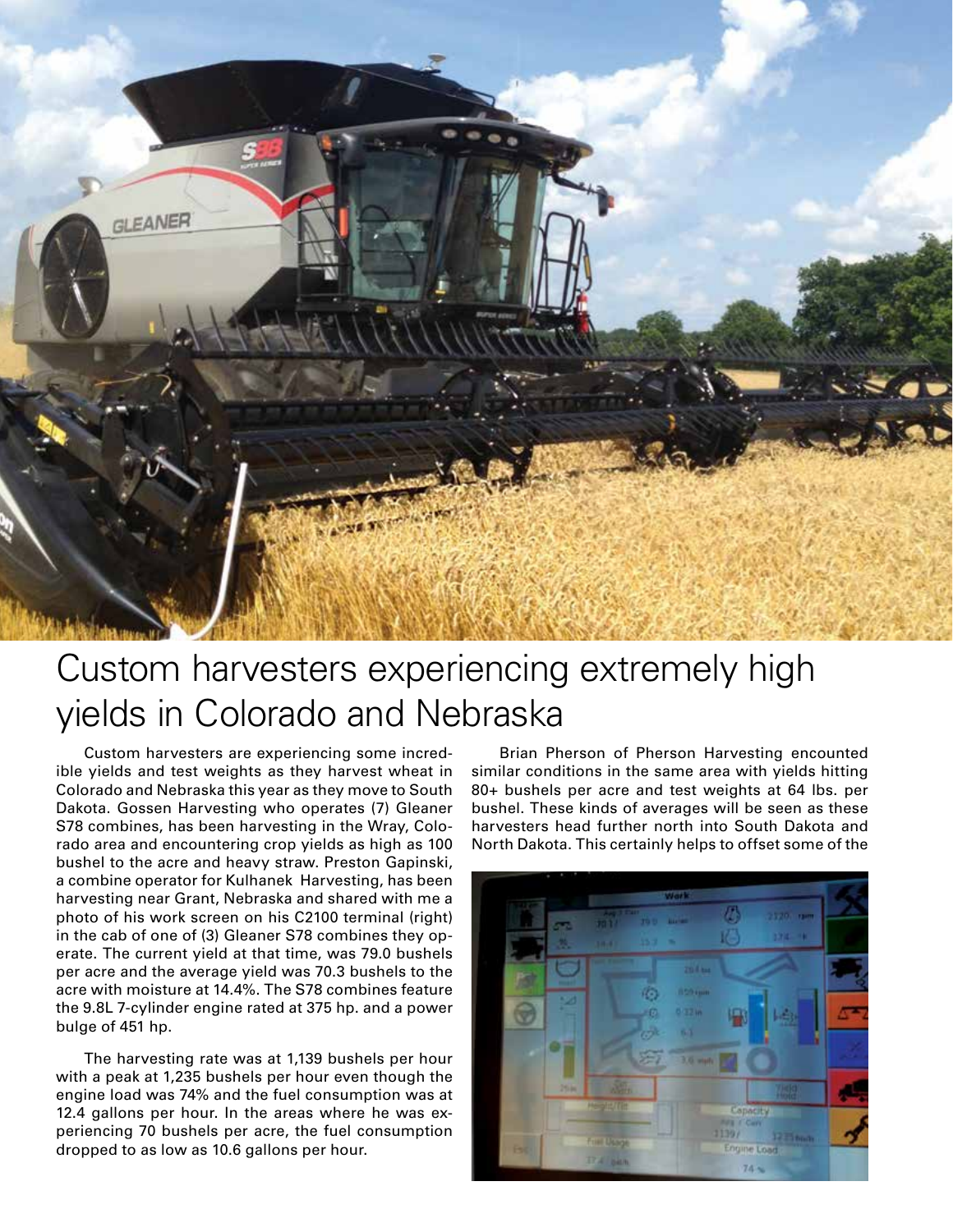

poor yields experienced in Texas, Oklahoma and parts of Western Kansas earlier in the harvest. We are also hearing some glowing reports of the polyurethane accelerator rolls as custom harvesters are at over 350 separator hours and the lugs show virtually no wear and still look great. We appreciate hearing from our custom harvesters and hope to report to you as they run further north on the harvest trail.  $\blacktriangleright$ 

### Demonstrate a new Gleaner S8 Series combine and receive a copy of Great Super.

The new S8 Series combines are living up to the hype in capacity, grain quality, low loss levels, and overall performance. Reports coming from the wheat harvest are truly revealing lower fuel consumption and DEF consumption which are directly linked to the higher sustained power and torque of these new twin turbo-charged engines. If you haven't experienced this higher level of productivity and efficiency of the new S8 series combines, we encourage you to go see your Gleaner dealer and request a demo. You can also go online to gleanercombines.com to request your demo directly from the website.

If you demonstrate a new S8 Series machine and complete a demo evaluation form following your demonstration, you will receive a copy of our new



144-page book entitled, "Great Super," the story of the Gleaner S7 and S8 Super Series combines.

We want to convince you that these are the most productive Gleaner machines we have ever built. We hope to see you in a new S8 Series this fall so sign up online or visit your Gleaner dealer for a demo. ▶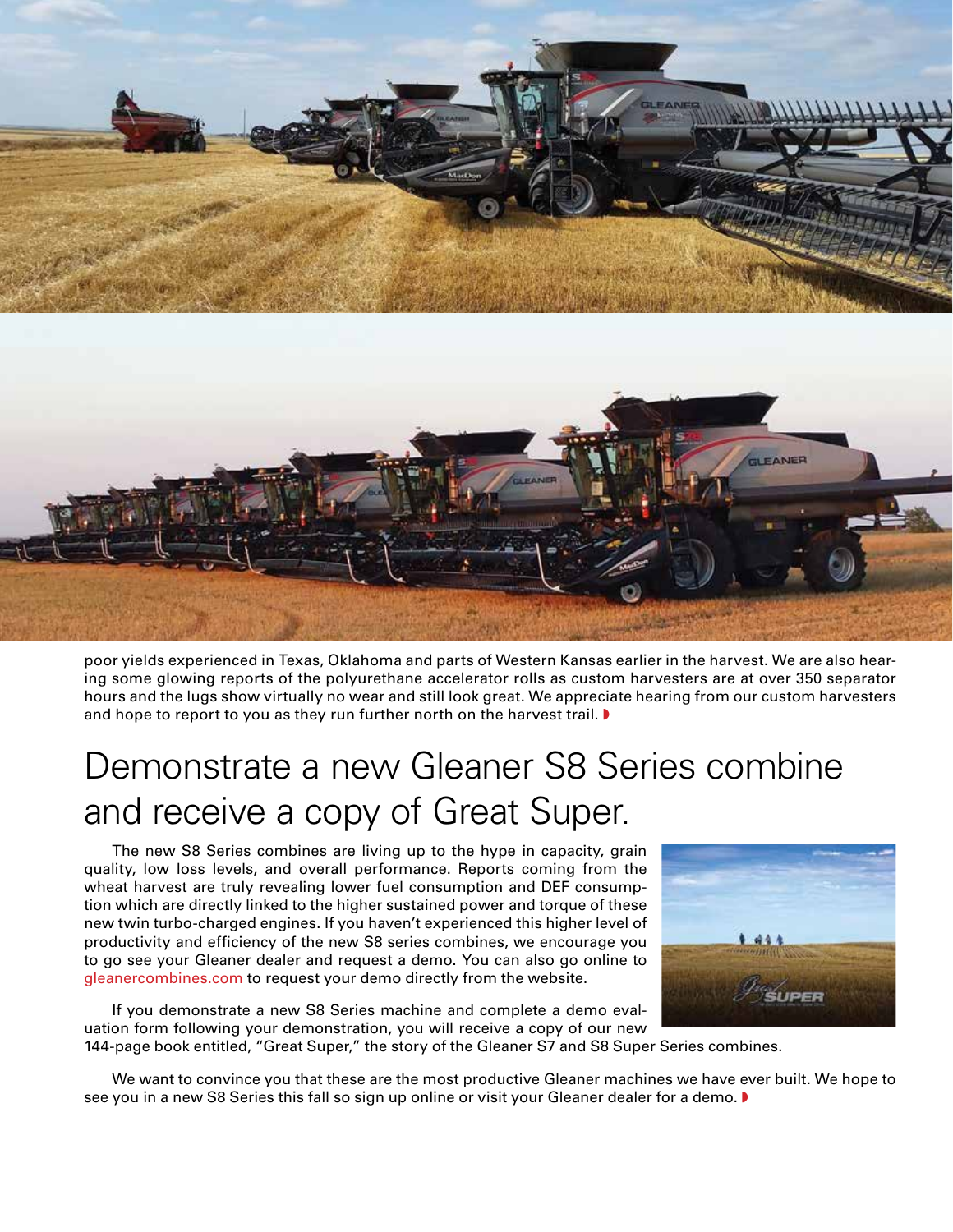### Exciting changes to Gleaner in 2015

#### **New perforated cascade pan**

As crop dynamics have changed, farmers are harvesting more acres of higher-moisture, higher-yielding corn and other high-density crops. Because of this, the 2015 Gleaner has increased shoe capacity by opening up the cascade pan area. The pan is slanted at a  $6^{\circ}$  angle and an additional 992 square inches have been converted to pneumatic cleaning area. This provides additional cleaning capacity and allows high-moisture corn and other high-moisture crops to fall through sooner and reach the sieve and clean grain cross auger faster.

The cascade pan itself has ¾-inch ridges with holes running throughout. This design allows heavier-density seed to fall through as it comes down from our exclusive accelerator rolls. This process helps avoid potential buildup and substantially reduces shoe load to move this clean grain. This design change increases our capacity by approximately 10% in these conditions. In addition, the air duct has been moved forward 1½ inches to redirect the air to the crop that is falling through this perforated area to the front of the sieve or directly to the clean grain cross auger. This means the entire Gleaner cleaning shoe area is pneumatic and provides a 12.8% increase in measurable shoe area to 8,721 square inches over the 7,729 square inches on previous S7 Series machines. This modification also positively affects side hill operation and capacity with these crops.

#### **Increased clean grain elevator speed**

A larger drive pulley has increased the speed on the clean grain elevator by 6% over the current rating of 5,000 bushels per hour. This speed increase moves the additional higher-moisture grain away from the shoe faster and is designed to complement the shoe capacity increase from the perforated cascade pan and increased pneumatic shoe area.

### **New Ag Leader Ready Option**

Based on customer feedback, Gleaner is now offering an Ag Leader® ready option that includes all wiring harnesses, Ag Leader yield sensor in the elevator head and the elevator mount kit, moisture sensor, speed module, terminal connection into the cab and everything needed to inc≠≠orporate either of the two Ag Leader displays (12.1" Integra® or 8.5" Versa™) into your Gleaner S8 Series combine.

With this option, all you have to purchase is either of the Ag Leader displays and mounting bracket from an authorized Ag Leader dealer and connect to your combine. The Gleaner C2100 terminal can remain in the

cab and handle all other combine functionality except the yield sensor and yield-mapping functionality, which allows you view a live yield map and hybrid/variety yield mapping in real time for instant feedback on yield performance across the field on the Ag Leader display.

#### **The 2015 Pre Sell Program**

Purchase a new 2015 S68, S78 and S88 combine before December 31, 2014, and receive the following factory installed options free: New XR™ 2- speed shift on go hydro transmission, Ag Leader™ ready factory option, NightSight™ lighting incorporating (4) HID lights in cab roof, 2 additional LED lights on lower cab, and an LED row finder light, and a Premier™ Heated and cooled seat. The total retail value is \$10,000. This is in addition to 12 months interest free financing as well.

See your Gleaner dealer and see these new machines at the fall farm shows. ◗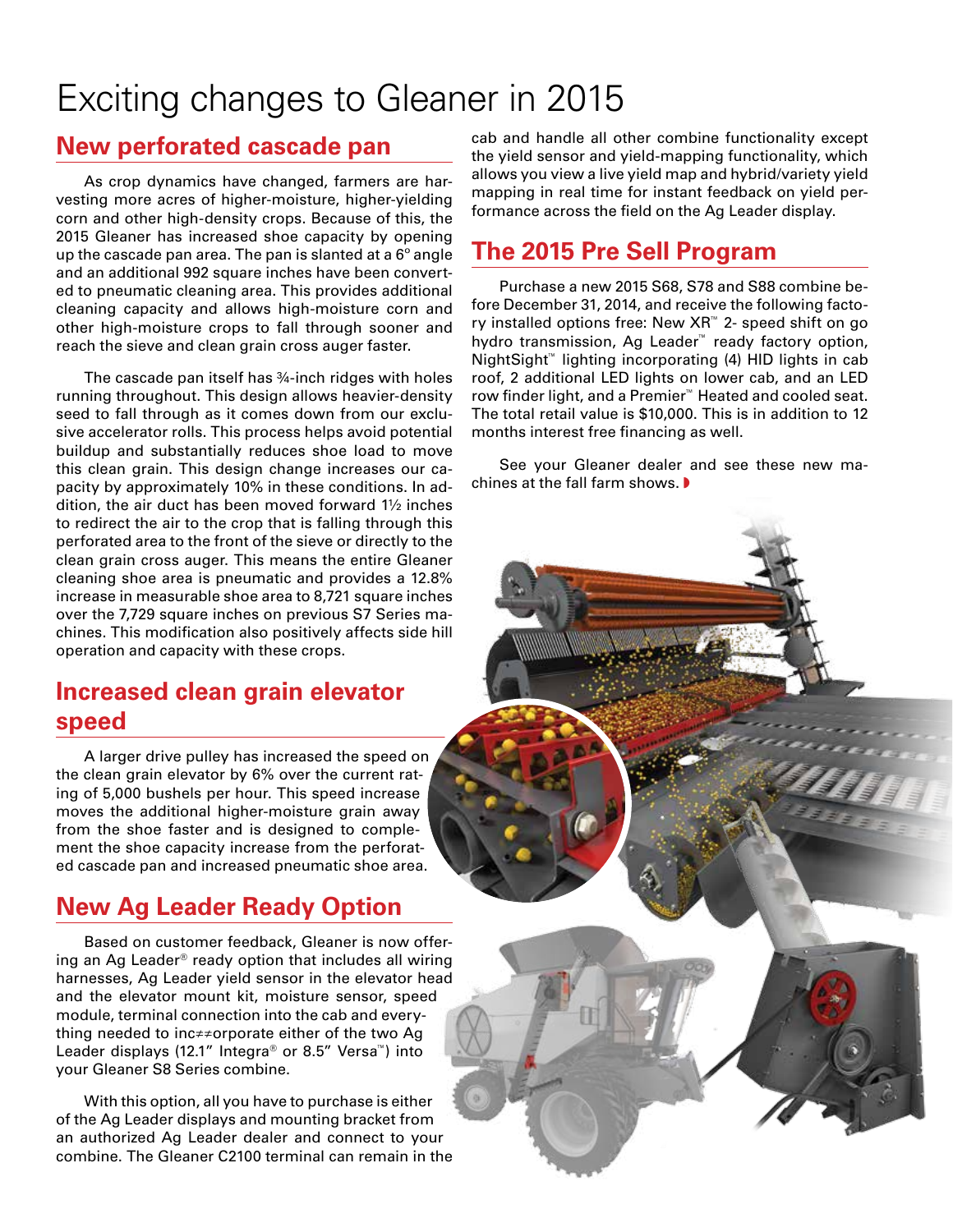

### Gleaner open house and showcase events are a huge success

Many Gleaner dealers are holding Gleaner Showcase events to bring Gleaner owners and competitive prospects into locations such as technical colleges, county buildings, and dealership shops to introduce the new S8 Series combines. They invite me and the regional marketing/product specialists to tell them about Optimum Harvesting Performance and the Gleaner advantage. Attendance at these events have been amazing! Butler Machinery has held Gleaner Showcase events in Dickinson, Minot, Hankinson, and Hoople, North Dakota with excellent results. Ziegler has also held meetings in DeForest, Wisconsin and recently held two events in Chillicothe and Maryville, Missouri. Just last week, a great event was held at CL Benninger in Chatham, Ontario to an enthusiastic crowd of over 100 people.

Many of these events use different methods to show many of the new features of these machines. Several had the 24-knife chopper display and there was a Gleaner rotor that was there for customers to see. One dealer even had pulled the rotor out of an S68 combine and had setup staircase steps so customers and competitive prospects could look into the Tritura™ processor and see everything including the chopper. Several dealers had the polyurethane lugs on display so customers could see the difference between the rubber and the polyurethane, and why they last much longer than the rubber lugs.



Several dealers like Regier Equipment in Nebraska and Lang Diesel in Kansas have been doing a lot of demos in wheat with awesome results. Prospect meetings and demos are attracting new prospects to Gleaner. Experience a new Gleaner S8 series in the field or at a dealer event if you haven't already. ▶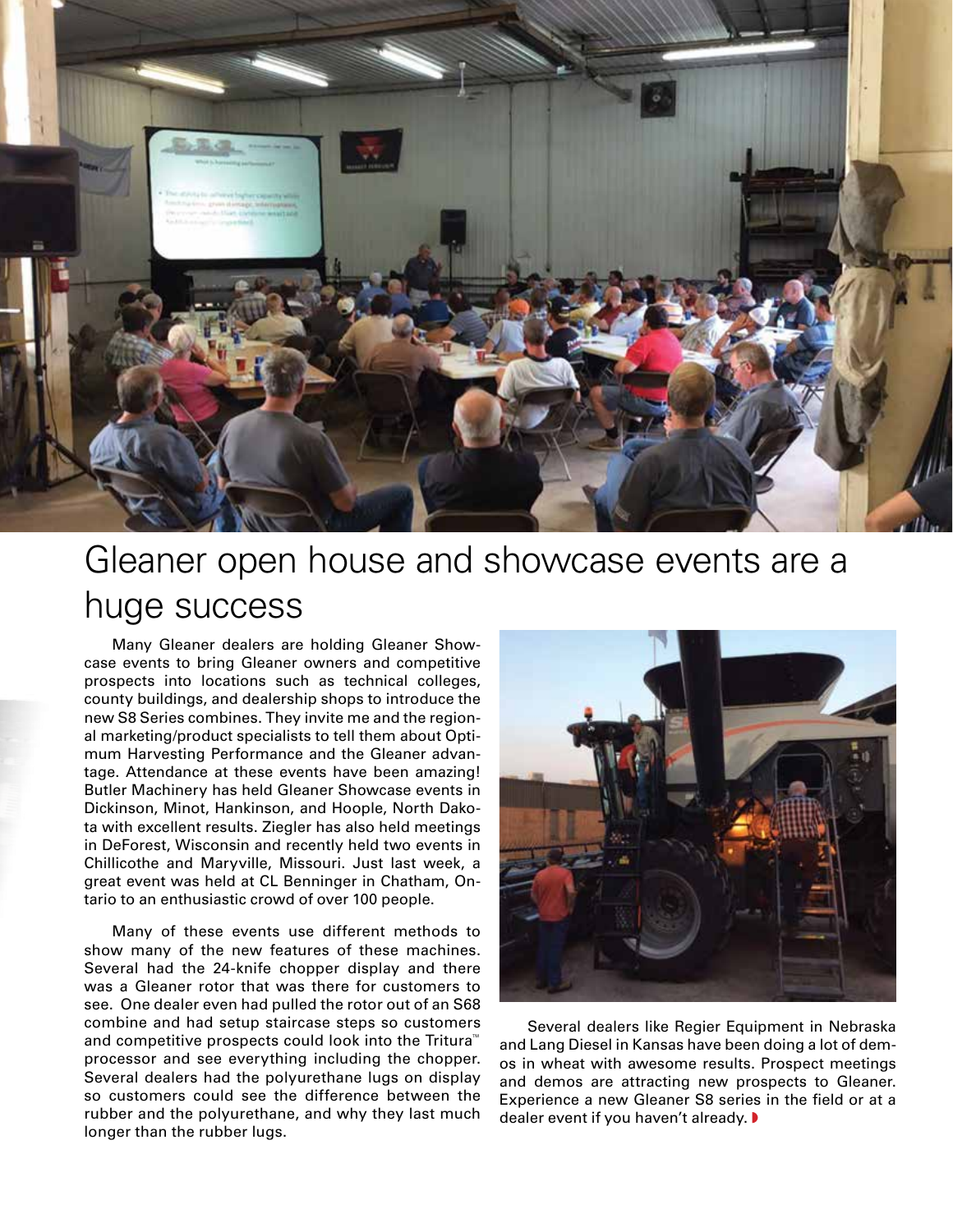

### Gleaner combines and wedding bells

 Caleb Schleder, harvesting training manager for Gleaner combines and his beautiful wife, Jordan were married on June 28th in Chillicothe, Illinois. Caleb's family farm is in Green Valley, Illinois, just south of where the wedding was held. Caleb asked his wife for one request for the wedding, "make sure one Gleaner combine was in the ceremony." Now Jordan grew up across the road from Caleb so she appreciates his love and passion for agriculture. His two nephews Colton and Cooper were in the procession driving two pedal Gleaner S88 combines up the aisle which was priceless.

But they did one better. The lovely bride and handsome groom made sure that part of their wedding photographs included their impressive Gleaner S67 combine in the background. A truly beautiful wedding with a Gleaner theme I would say. Congratulations Caleb and Jordan and thank you for sharing these pictures for all our fans of Gleaner. ▶

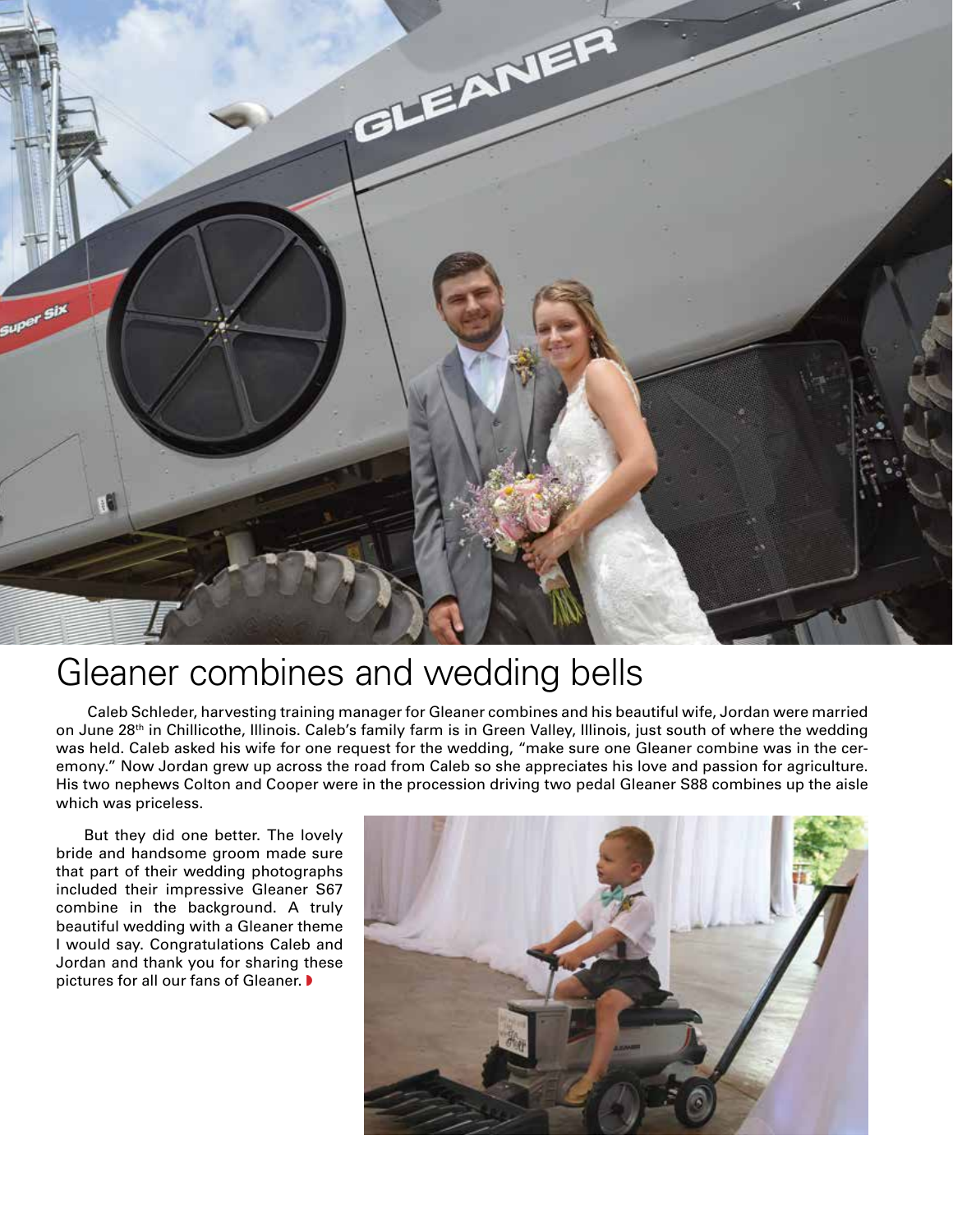## Gleaner S8 Series billboards at the fall farm shows

| <b>Farm Show</b>                | <b>Farm Show Location</b> | <b>Billboard Location</b>                                                              |
|---------------------------------|---------------------------|----------------------------------------------------------------------------------------|
| <b>Farm Progress Show</b>       | Boone, Iowa               | US Highway 30, 0.1 mi. west of Linn Street                                             |
| <b>Husker Harvest Days</b>      | Grand Island, Nebraska    | West Hwy 30 (Green Line), South Hwy 281 (Peter-<br>bilt) & East Hwy 30 (Stahla Mobile) |
| <b>Ohio Farm Science Review</b> | London, Ohio              | Mobile sign truck                                                                      |



the others green with envy. The all new S6 Series. Optimum Harvest Performance from GLEANER

### Sergen **GLEANER**'CARE

### GleanerCare program in full swing

The GleanerCare 24/7 Uptime Assurance Program is an exciting new optional program that is available from a certified GleanerCare™ dealer and delivers 24/7 access to parts and service support for the full 2-year warranty period of the S8 Series combine, which is the longest in the industry. Go to the Gleaner website to learn about GleanerCare at gleanercombines.com. Under the GleanerCare tab you will find a map of the dealers eligible to sell GleanerCare as well new eligible dealers as they come on board. ▶

Kevin Bien, Brand Marketing Manager Gleaner Combines